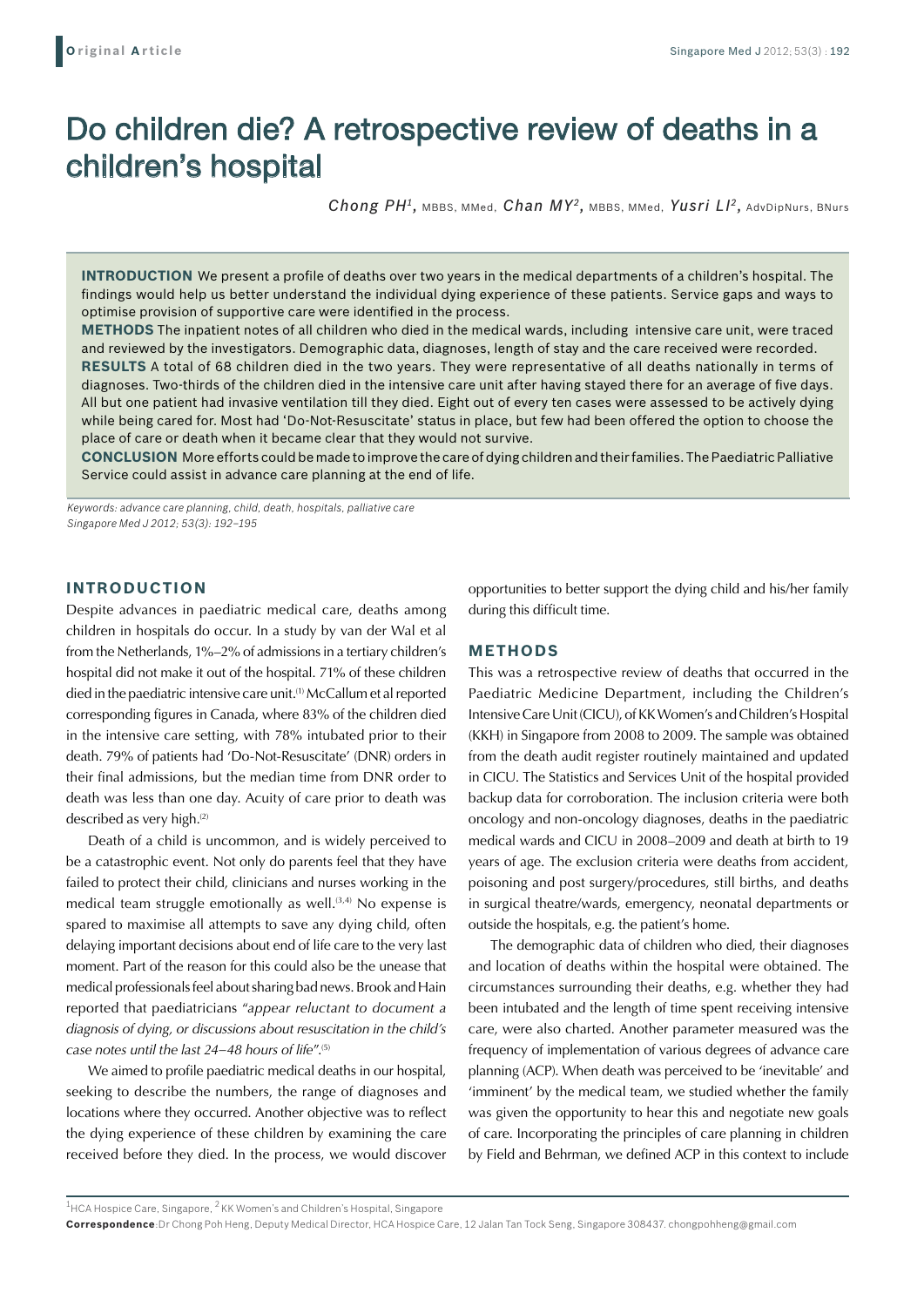**Table I. Demographic data of the patients.**

| Demographic          | No. (%)     |
|----------------------|-------------|
| Age at death (mths)  |             |
| Median               | 59          |
| Inter-quartile range | $15 - 134$  |
| Absolute range       | $< 1 - 216$ |
| Gender               |             |
| Male                 | 40 (59)     |
| Female               | 28(41)      |
| Race                 |             |
| Chinese              | 28(41)      |
| Others $*$           | 40 (59)     |
| <b>Nationality</b>   |             |
| Singaporean          | 52 (77)     |
| <b>Others</b>        | 16 (23)     |

\* Including Indians and Malays.

three components.(6) Firstly, there should be documented discussion with the family about the dire state of the child, followed by mutual negotiation of alternative care goals. Secondly, there should be formulation of a DNR order. Lastly, the individual family should be allowed to decide on the location of care (or place of death) in accordance with their wishes, since death was expected shortly. If any two of these three elements were fulfilled, ACP was coded as satisfactory. The referral rate to the in-house Paediatric Palliative Service (PPS) among oncology patients who had died was also evaluated.

Both the case files and electronic medical records of all the patients were analysed by the principal investigator (first author) for outcome data as described. The co-investigators verified the quality of data extraction by coding the medical folders that were randomly selected from the sample to compare. Continuous variables obtained were not found to be normally distributed. Therefore, inter-quartile ranges (IQRs) were reflected next to the medians in the results. Ethics approval had been obtained for this study.

# **RESULTS**

A total of 68 children who met the inclusion criteria were studied. There were 38 paediatric medical deaths in 2008 and 30 deaths in 2009. The demographic characteristics of the patients are illustrated in Table I. The diagnoses were divided into categories in line with the classification used by our national death registry. The figures collected over the two years were tabulated and their relative frequencies compared with figures at the national level in order to highlight the close similarity in prevalence of specific conditions (Table II).

Before their deaths, the children would have lived with their underlying conditions for a median of 12 (IQR 1–39) months. 44 out of 68 (65%) children died in intensive care. From this group, all except one child had been intubated and received invasive ventilation (63%). Based on the patients' last hospitalisation, we evaluated the length of stay, the duration of stay in the CICU and duration of invasive ventilation (if any) before death (Table III).

At some points during their admissions, eight out of ten children were not expected to survive. From the attending

**Table II. Incidence of deaths classified by diagnosis.**

| <b>Diagnosis</b>         | No. of deaths |                          |              |
|--------------------------|---------------|--------------------------|--------------|
|                          | <b>KKH</b>    |                          | National*    |
|                          | 2008          | 2009                     | $2008^{(7)}$ |
| Cancers                  | 10            | 10                       | 36           |
| Congenital anomalies     | 9             | 5                        | 46           |
| Infections               | 8             | $\overline{\mathcal{A}}$ | 29           |
| Cardiovascular diseases  | 3             | $\overline{\mathcal{A}}$ | 10           |
| Perinatal conditions     | 3             | 3                        | 39           |
| Cerebrovascular diseases | $\Omega$      | $\mathcal{D}$            | 3            |
| Other medical conditions | 5             | $\overline{2}$           | 30           |

\*Patients aged 0–19 years.

**Table III. Length of hospital stay and duration of invasive ventilation.**

| Type of care                                | Median; IQR (days) |
|---------------------------------------------|--------------------|
| LOS for terminal admission $(n = 68)$       | $6.5:2-23$         |
| LOS in ICU $(n = 44)$                       | $5:1 - 20$         |
| Duration of invasive ventilation $(n = 43)$ | $3:1-19$           |
|                                             |                    |

LOS: length of stay; IQR: interquartile range; ICU: intensive care unit

physicians' perspectives, 54 out of 68 (79%) patients (poor prognoses) were perceived to be actively dying while under their care. This information was obtained indirectly from entries in the clinical notes. Within this subset of patients, we examined the rates of DNR orders and degree of ACP, as defined earlier, and found that 48 out of 54 (89%) children had DNR orders when their prognoses were deemed to be poor. ACP was documented in 38 out of 54 (70%) patients with decidedly dismal outcomes. The utilisation of the PPS among oncology patients was examined. Out of the 21 patients with cancer, 11 (52%) were referred to the team for symptom and supportive care before they died. Incidentally, four of the children with non-oncology conditions were co-managed between the PPS and primary physicians. We also evaluated whether children with cancer were still on chemotherapy with curative intent 48 hours before their demise. We identified four such children; all had unexpected sudden deterioration. Two had acute myelocytic leukaemia, one died from intracranial haemorrhage and the other, from hyperleukostasis syndrome. The remaining two oncology patients had acute lymphocytic leukaemia (one was in remission and the other had a relapse) complicated by H1N1 influenza infection just before they died. Both succumbed to overwhelming sepsis.

#### **DISCUSSION**

There are limited studies on mortality in paediatric hospitals in general, and hardly any local reports. The comparatively smaller number of paediatric mortalities, as compared to that of the adult medical population, may be the reason for the paucity of studies. Out of a total of 39,900 admissions into our Paediatric Medicine Department in the two years of this study, there were 92 deaths in total (0.23% of admissions), excluding stillborns. We studied a subset of 68 deaths in detail.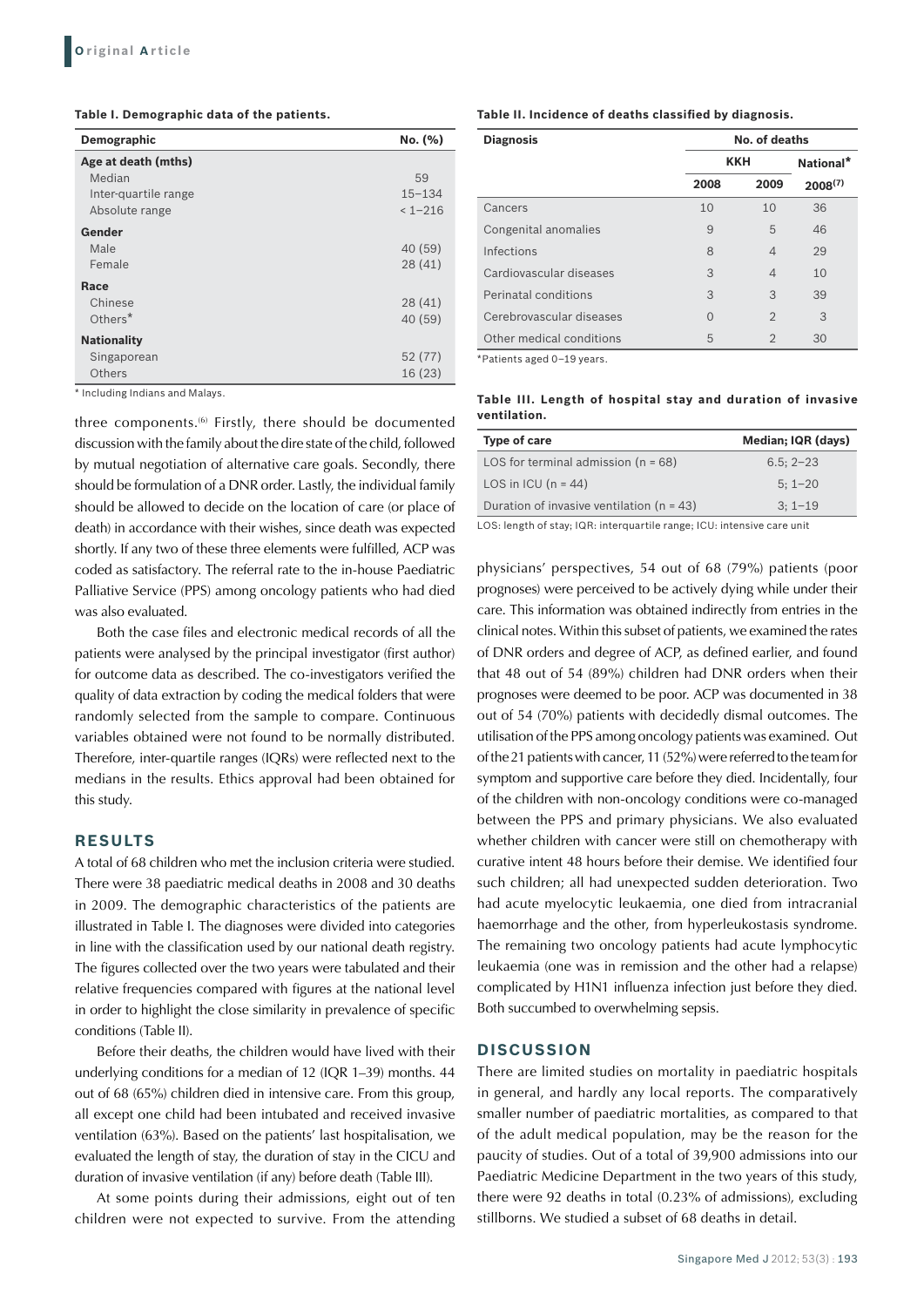Comparing with the latest death statistics from the Registry of Births and Deaths Singapore 2008 for causes of deaths (excluding accidents and trauma), our figures are fairly representative.(7) The most common diagnosis was cancer in our cohort, whereas it was ranked third on the national census. This is likely due to our study's exclusion of stillbirths and deaths that occurred in the neonatal department. Neonates who are very ill come under the care of the neonatology team after delivery in KKH, unless they are discharged and then re-admitted to our Paediatric Medicine Department. Apart from congenital anomalies and perinatal conditions, the other categories were all consistent in level of prevalence in our study.

Our figures for location of deaths within the hospital were unexpected. A significant number (more than a third) of deaths in our study occurred outside of intensive care. On closer examination of the data, two main reasons could be elicited. Some of these patients had advanced pre-existing conditions, and their parents had agreed with the medical team to not escalate treatment beyond the ward level when the condition deteriorated. At KKH, patients with conditions of intermediate severity may be managed in the high-dependency ward with close monitoring or non-invasive ventilation, instead of the CICU. The patients who died outside intensive care in our cohort either had limits set to their treatment or deteriorated rapidly within this environment.

In our study, there was a mix of both oncology and nononcology cases among the mortalities. Despite the varied trajectories, the majority (around 80%) of deaths were anticipated. Nine out of ten of these cases had a DNR order in place, which was pivotal. Ethically, any further resuscitative efforts at this point would have been clearly futile and possibly harmful. Ensuring accurate communication at handover is imperative in a busy hospital with change of teams around the clock. The orders were mostly documented in the continuation notes within the medical folder. A drawback of this practice is that it may not get flagged if the child acutely deteriorates. One patient, in fact, had cardiac massage inadvertently performed despite a DNR order.

The benefits of ACP to young patients and their families have been reported.<sup>(8)</sup> Seven out of ten families in our study had documentation of the breaking of bad news and discussion of further management options (two of the three components of ACP) when the child was assessed to be actively dying. This is commendable, but more could be done. Rarely was the option of dying at home offered despite this being the choice most families would want. $(9)$  This is obviously dependent on the particular clinical context and the available resources, e.g. PPS and supporting community services.

Only half of our children with cancers received support from the PPS. Among those who received palliative care, it would be beneficial to know when they were referred in future audits. In Taiwan, a retrospective cohort study involving 1,208 paediatric cancer decedents reported that palliative care was provided to only 7.2%, and 21.8% of these were referred only within the last three days of life.<sup>(10)</sup> Anecdotally, the PPS is often involved 'too little too late'. By the nature of the illness and the potential risks the young patient is subjected to during aggressive treatments, the authors believe that the PPS could make a significant contribution to the wellbeing of the child and the family throughout his/her disease trajectory. A recent report has shown beneficial survival outcomes of early involvement of the palliative care team in the management of metastatic cancer in adults.(11) Palliative teams have also been involved in helping primary teams and their patients with terminal extubations and rapid discharges home to die, both in cancer and noncancer conditions.

The limitations of this study include bias due to incomplete documentation, particularly in regard to the attending physicians' perception of poor prognoses while the patients were still under active care. Important discussions that occurred at the bedside might not be evident in the medical notes. This is not universal, but quality is indeed inconsistent. Causes of death were sometimes the same as the primary diagnoses while direct precipitants of death were stated at other times. When documented, the causes of death were predominantly infections, and to a lesser extent, bleeding, especially among the oncology cases. Among the outliers, one child had status epilepticus and another, acute renal failure. Some of the patients had multiple morbidities, while others had only presumptive diagnoses, especially among those with neurological conditions. In addition, we were unable to comment on the lived experience of the dying child or the family in terms of the suffering and unmet needs. Future research could focus on an in-depth exploration of the local experience of parents surrounding care at the terminal phase.

As this was a single-centre study, the findings reported here do not reflect the prevailing patterns of disease and standard clinical practice in all paediatric hospitals in Singapore. We have defined the nature and size of the problem. Medical teams should begin to recognise the need to realign care goals in tandem with the changing conditions of their patients. ACP is certainly recommended when a child's clinical status worsens. It has implications in resource allocation (e.g. CICU bed utilisation) and service delivery (e.g. inappropriate calls for code). By actively providing information and options, we demonstrate a respect for autonomy and acknowledge the tremendous pain in the potential loss of a child. As Dussel et al reported, "*The opportunity to plan location of death may be a better proxy for high quality end of life care than the actual location of death*".(12) For challenging situations in which families struggle with difficult decisions, PPS can help. Feudtner et al, in their study of deaths occurring in 60 children's hospitals in the United States, posed the following scenario. "*Given the high proportion of all*  fatal cases that were mechanically ventilated, issues of limiting *and withdrawing care will perforce be one of the challenges that palliative care teams will confront*".(13) The PPS can assist